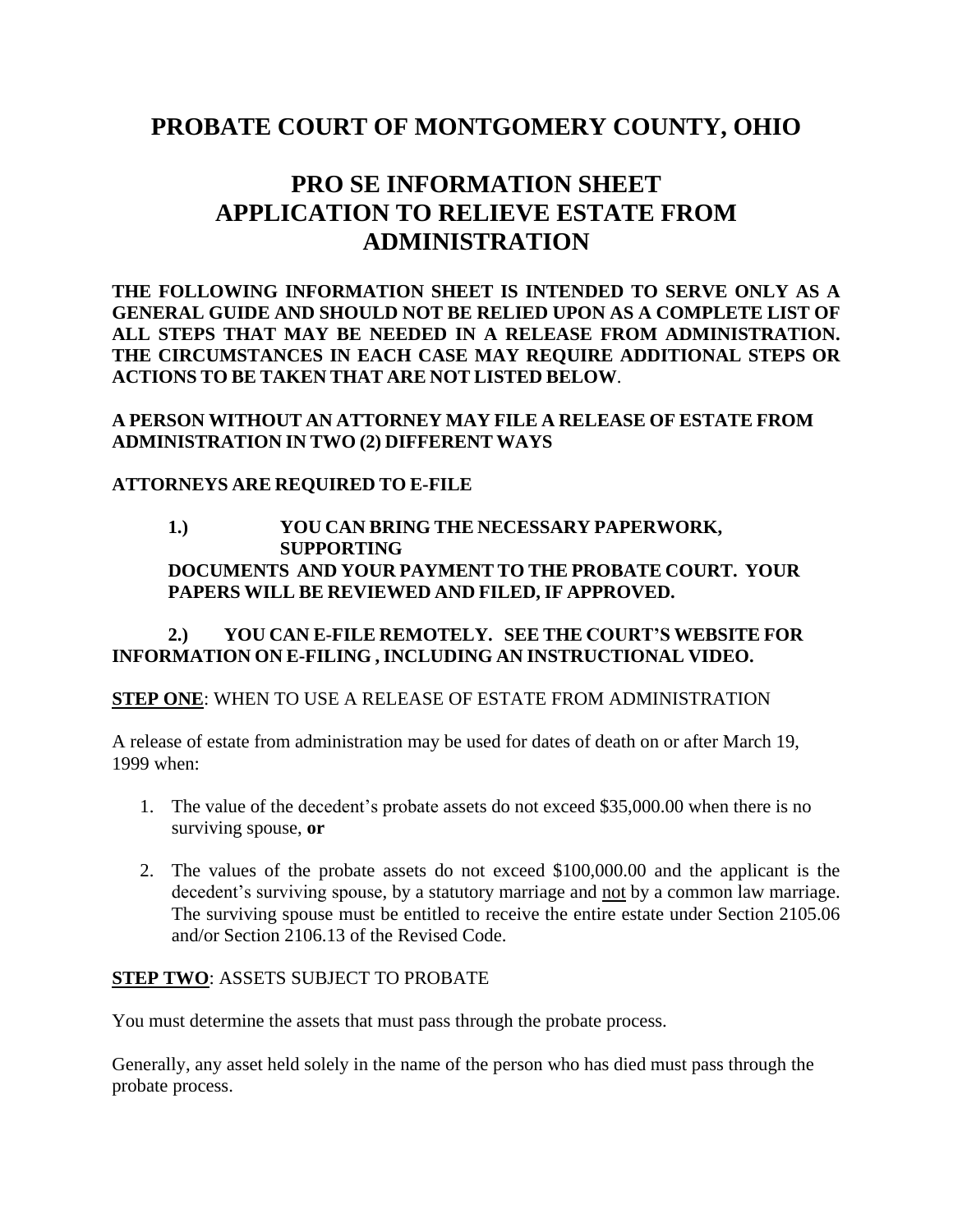Assets held in a joint survivorship form, payable on death form or in a transfer on death form are generally not subject to the probate process.

Assets, such as life insurance, that are paid to a named beneficiary generally do not have to pass through the probate process so long as the named beneficiary survived the decedent.

#### **STEP THREE**: DETERMINING THE VALUE OF PROBATE ASSETS

Once you have determined the assets that have to pass through the probate process, you must value these assets.

Bank accounts are valued by using the balance in the account on the date of death. Be careful with checking accounts as there may be outstanding checks that have not cleared the bank. Also, be careful if the deceased person was receiving social security payments as the last check may have to be repaid to the government. You **must** submit a copy of the last account statement or a statement from the bank to verify the balance in the account at the time of death.

Stocks that are publicly traded can be valued using the closing value for the stock on the date of death. The local library or the internet may be used to locate these values on the date of the person's death. Use the opening value on Monday if the person died on Saturday or Sunday. A **copy of all stock certificates** should be presented. If the stock is in book form **a statement** that lists the current stocks may be submitted.

If the real estate is located in Montgomery County, you can find the tax value on the following website: www.mcrealestate.org. If you wish you can also have the real property appraised by a court approved appraiser. A list of approved appraisers can be found on the Court's website under General Resources. You should submit a **copy of the deed** for any real property.

Motor vehicles may be valued by using the average trade-in book value for the vehicle or you can have the vehicle valued, in writing, by a local car dealership. You can obtain the book value for the vehicle on the internet or the public library from any nationally recognized service such as NADA or Kelly. You **must submit a copy of the computation of value** used to value the vehicle. A **copy of the title or registration** for all motor vehicles should be submitted.

The Applicant may value household goods and clothing based upon his or her estimated rummage sale value for the assets so long as the value does not exceed \$5,000.00 and so long as there are no antiques or collectables. The value of assets that exceed \$5,000.00, antiques or collectables must be valued by an appraiser.

#### **STEP FOUR**: COMPLETING THE PROBATE FORMS

#### **ALL FORMS MUST BE COMPLETED IN INK OR TYPEWRITTEN. THE FORMS MUST BE LEGIBLE AND MEET THE COURT'S STANDARDS TO IMAGE. THE COURT MAY REJECT ANY FORM THAT DOES NOT MEET THESE STANDARDS.**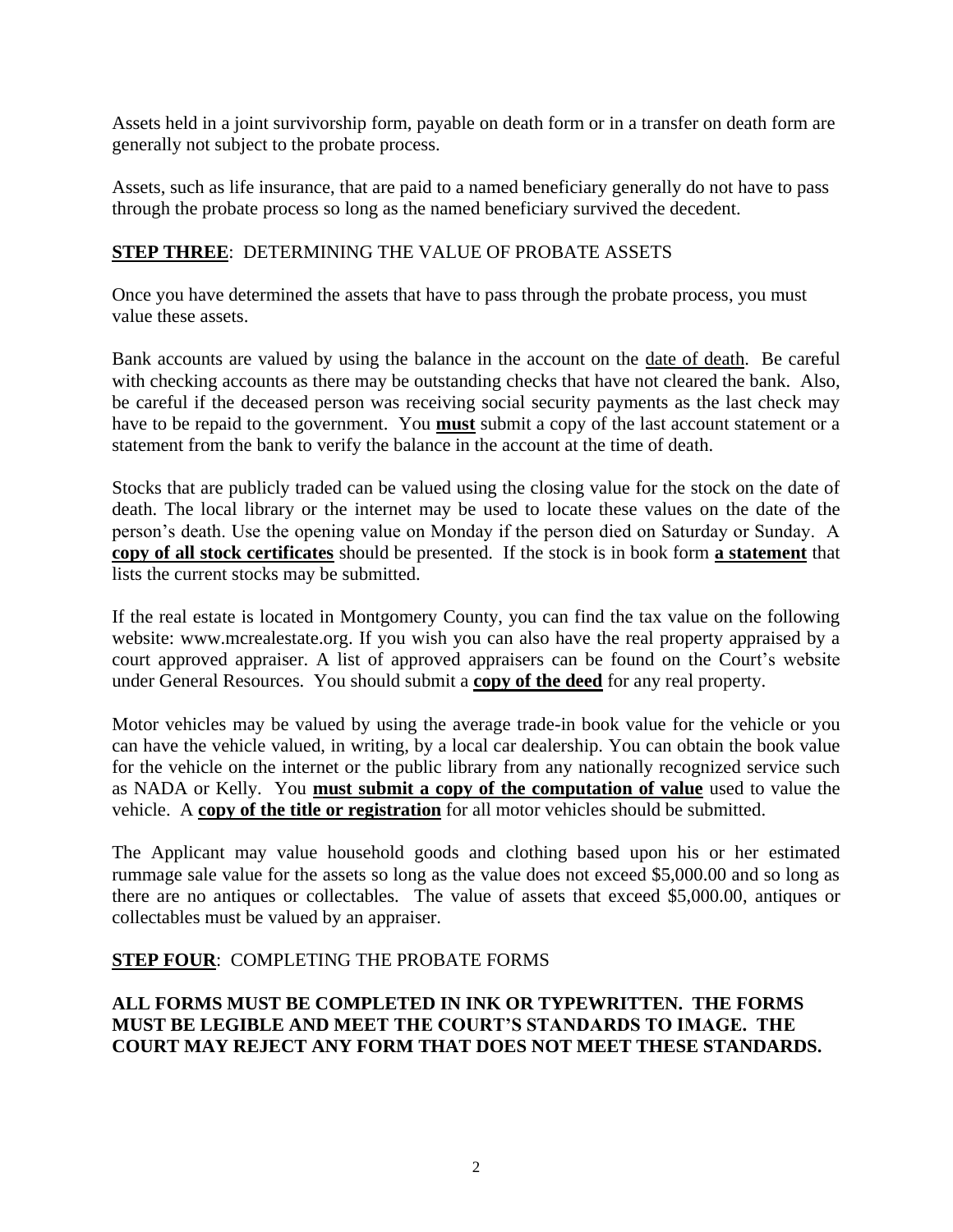The applicant must obtain and complete the following forms from the Clerk's Office.

- 1. Form 5.0 Application to Relieve Estate From Administration.
- 2. Form 1.0 Surviving Spouse, Children, Next of Kin, Legatees and Devisees. The front side of this form lists the persons who would inherit if there is no will. The backside of this form lists the persons named in any will. Complete addresses must be provided. If a person is deceased please note this and list any children of the deceased person. There must be complete addresses for all persons listed. If a next of kin died before the decedent
- 3. Form 5.1 Assets and Liabilities of Estate to be Relieved from Administration. The probate assets are listed on the front side of this form. If any assets are appraised, a court approved appraiser must sign the backside of this form. All known outstanding debts are listed on the backside of this form. Funeral expenses should be listed even if paid or prepaid. If any debts have been paid, proof of payment should also be submitted. If attorney fees are being requested Appendix B of the Local Rules should be completed and filed if the fees are being taken pursuant to the guidelines set forth in the Local Rules of Court. If the fees requested exceed the fees allowed in the Court's Guidelines an Application for Attorney Fees with itemized time must be filed.
- 4. Form 5.6 Entry Relieving Estate from Administration.
- 5. Form 12.0 Application for Certificate of Transfer, if there is real estate.
- 6. Form 12.1 Certificate of Transfer if there is real estate. A full legal description for the real property with prior deed references and parcel ID numbers must be included.
- 7. Form 5.2 Waiver of Notice of Application to Relieve Estate from Administration (If required).
- 8. Form 5.3 Notice of Application to Relieve Estate from Administration (If required).
- 9. Form 2.0 -Application to Probate Will if the decedent left a will and the will is being used to transfer the decedent's interest in property.
- 10. Form 2.1 Waiver of Notice of Probate of Will to be signed by all persons listed on both sides of the Form 1.0.
- 11. Form 2.2 Notice of Probate of Will to be served upon all persons listed on the Form 1.0 who does not sign the Form 2.1. This form is served upon any required persons, after the will has been admitted to probate, by certified mail return receipt requested.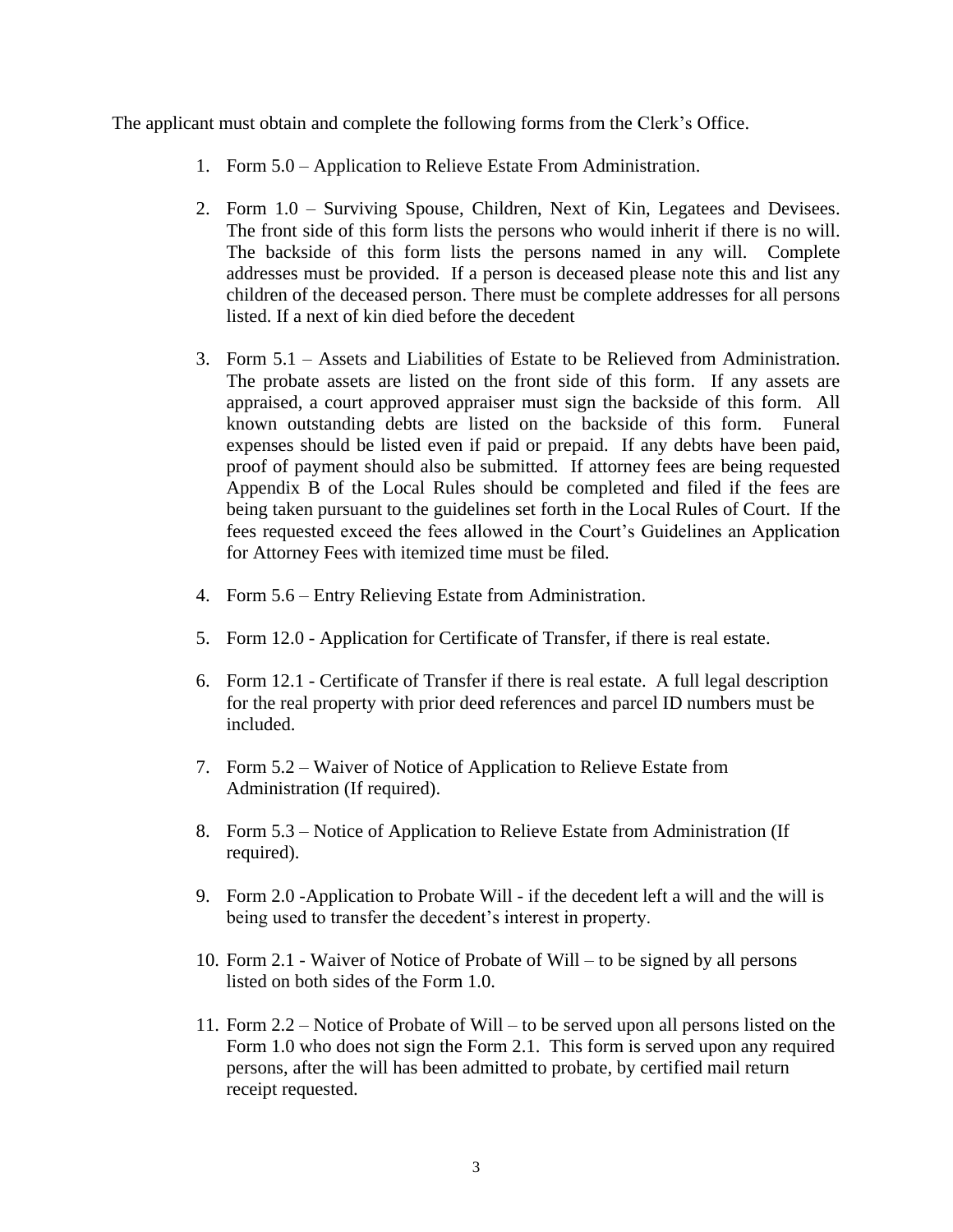- 12. Form 2.4 Certificate of Service of Notice of Probate of Will must be filed if a will is probated along with any waivers of notice or green cards to show service of notice of probate of the will. This form must be filed within two months of the probate of any will.
- 13. Form 2.3 Entry Admitting Will to Probate.
- 14. Form 4.2 Fiduciary Bond, if needed.
- 15. Form 2.0A Notice of Deposit of Original Will to be filed first *if* there is a Last Will and Testament. (E-Filing only)
- 16. Form 4.2B Notice of Deposit of Fiduciary Bond to be filed first *if* there is a need to have your assets bonded. (E-Filing only)

17. Form 4.0A – Statement of Intention –to be filed *if* you previously filed a Notice of Deposit and the type of case your intentions have since changed as to what type of case you will be filing. (E-Filing only)

18. Form 7.0- Certificate of Notice to Administrator of Medicaid Estate Recovery Program must be completed and filed if the Applicant is required to notify, and has completed and service Form 7.0 (A) on the Administrator of Medicaid Estate as the decedent or the decedent's spouse is a person subject to medicaid estate recovery. See R. C. 5162.21

You should also bring with you or submit by E-Filing, additional documents that are noted on the Documents That May Be Needed form that you can find on the Court's website or obtain from the Clerk's Office.

#### **STEP FIVE**: WHEN ALL THE REQUIRED FORMS ARE COMPLETED

ATTORNEYS MUST E-FILE RELEASE OF ESTATE FROM ADMINISTRATION ACTIONS.

#### PRO-SE PERSONS WITH NO ATTORNEY MAY FILE A RELEASE OF ESTATE FROM ADMINISTRATION ACTIONS TWO (2) DIFFERENT WAYS.

1.) Pro se persons may take their completed forms and supporting documents in person to the Clerk's counter at the Montgomery County Probate Court, 41 N. Perry Street, 2<sup>nd</sup> Floor, Dayton, Ohio 45402. Your case will be assigned to a Magistrate. You should then take your forms to the Magistrate's Office to be reviewed. Once the forms have been reviewed, if you have all of the necessary information and forms, and the forms are approved, the papers will be submitted to the Judge for her approval and signature. The forms should then be taken back to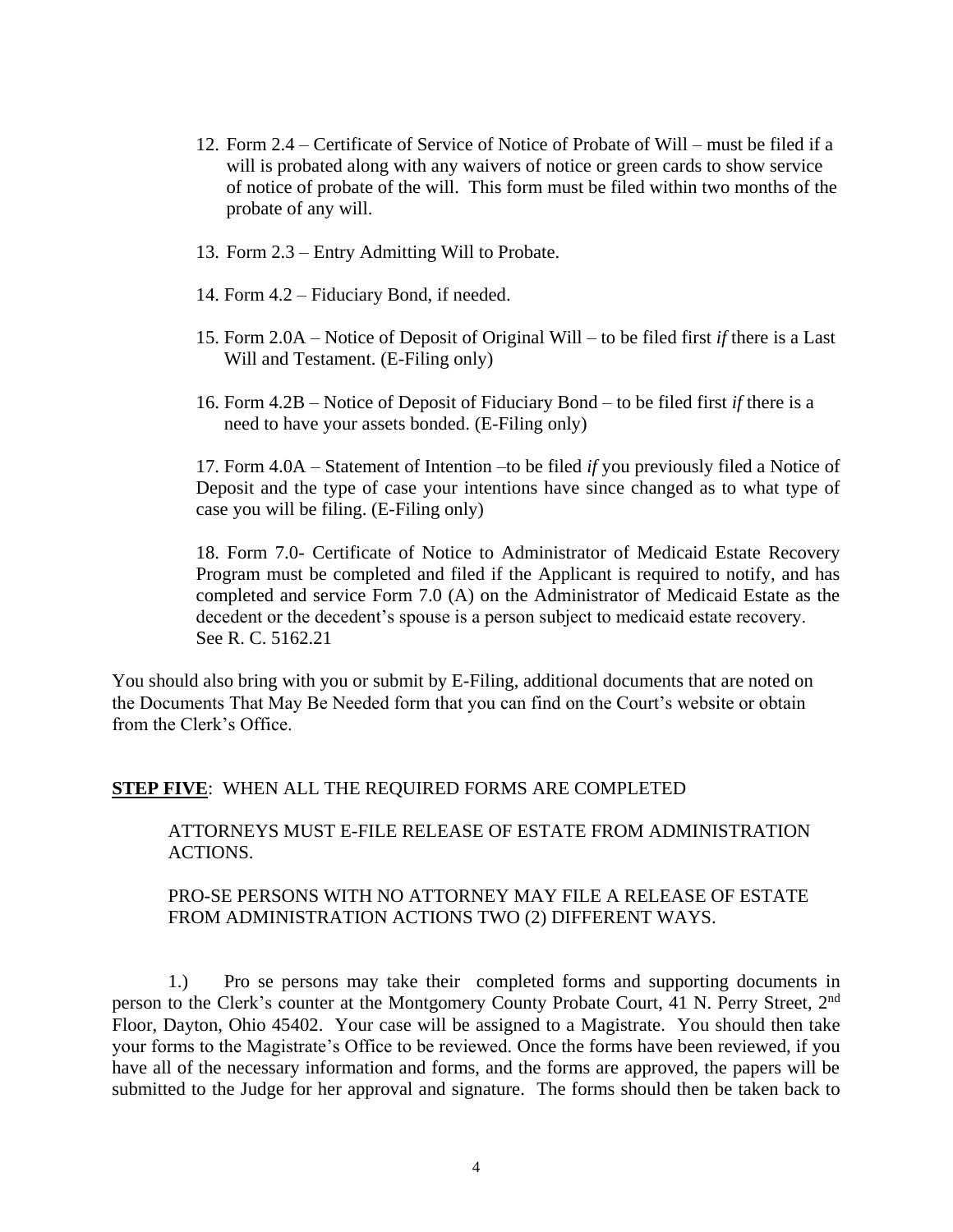the Clerk's office to be filed. You will have the option to either come back down to the Court to pick up your certified copies or the clerk can mail them back to you for a fee.

Court costs are due at the time of filing and can range up to \$350.00 depending on what the Magistrate orders. The applicant must bring cash, a money order or cashier's check to pay court costs. The Court does not accept personal checks. For a convenience fee, you may use Visa, Discover Card, Master Card or American Express to pay court costs. Please check with the clerk's office to determine the filing fee that is required.

# OR

2.) The forms and supporting documents can be E-Filed remotely using the following link.

[http://www.mcohio.org/government/courts/common\\_pleas\\_court\\_-\\_probate\\_division/efiling.php](http://www.mcohio.org/government/courts/common_pleas_court_-_probate_division/efiling.php)

If you choose to E-File and you have a Last Will and Testament, you will need to first present the original Will to the Court along with a Notice of Deposit of Original Will (Form 2.0A). You should bring the Will to the Court in person. An original Will may be mailed to the Court but it is not recommended. The cost to file a Notice of Deposit of Original Will is \$5.00 plus \$1.00 for EVERY page of the Will. Once the Court receives and verifies that the will is an original will, a new case will originated and you will be given a case number. At a later date, you will E-File the subsequent paperwork and pay for those filings at that time using the assigned case number.

If you choose to E-File and you need to file a Fiduciary's Bond (Form 4.2) you will need to first present the original Bond to the Court along with a Notice of Deposit of Fiduciary Bond (Form 4.2B). You can either bring that Bond in person to the Court or submit it, by some means, through the mail. The cost to file the Notice of Deposit is \$5.00. Once the Court receives this they will originate a new case and you will be assigned a case number. At a later date, you will E-File the subsequent paperwork and pay for those filings at that time using the assigned case number.

In filing this Notice of Deposit form, you are stating your intentions as to what type of case you will be E-Filing. If for some reason after filing the Notice of Deposit your intentions change, you will then need to E-File a Statement of Intention Form (4.0A) stating what your new intentions are. This allows you to receive the correct "Document Types" to correspond with the type of case you will be E-Filing.

#### **STEP SIX**: NOTICE

When the forms are approved, the Court may require notice to be given. If the date of death is six months or less you may be required to publish notice to creditors. If the date of death is six months or longer from filing notice is generally not necessary. If notice is required by publication, the Court will arrange for the notice to be published in the Dayton Daily News also known as Cox Media Group Ohio. If notice is ordered, a hearing date is set. At any hearing, Form 5.6 -Entry Relieving Estate from Administration may be submitted for review and the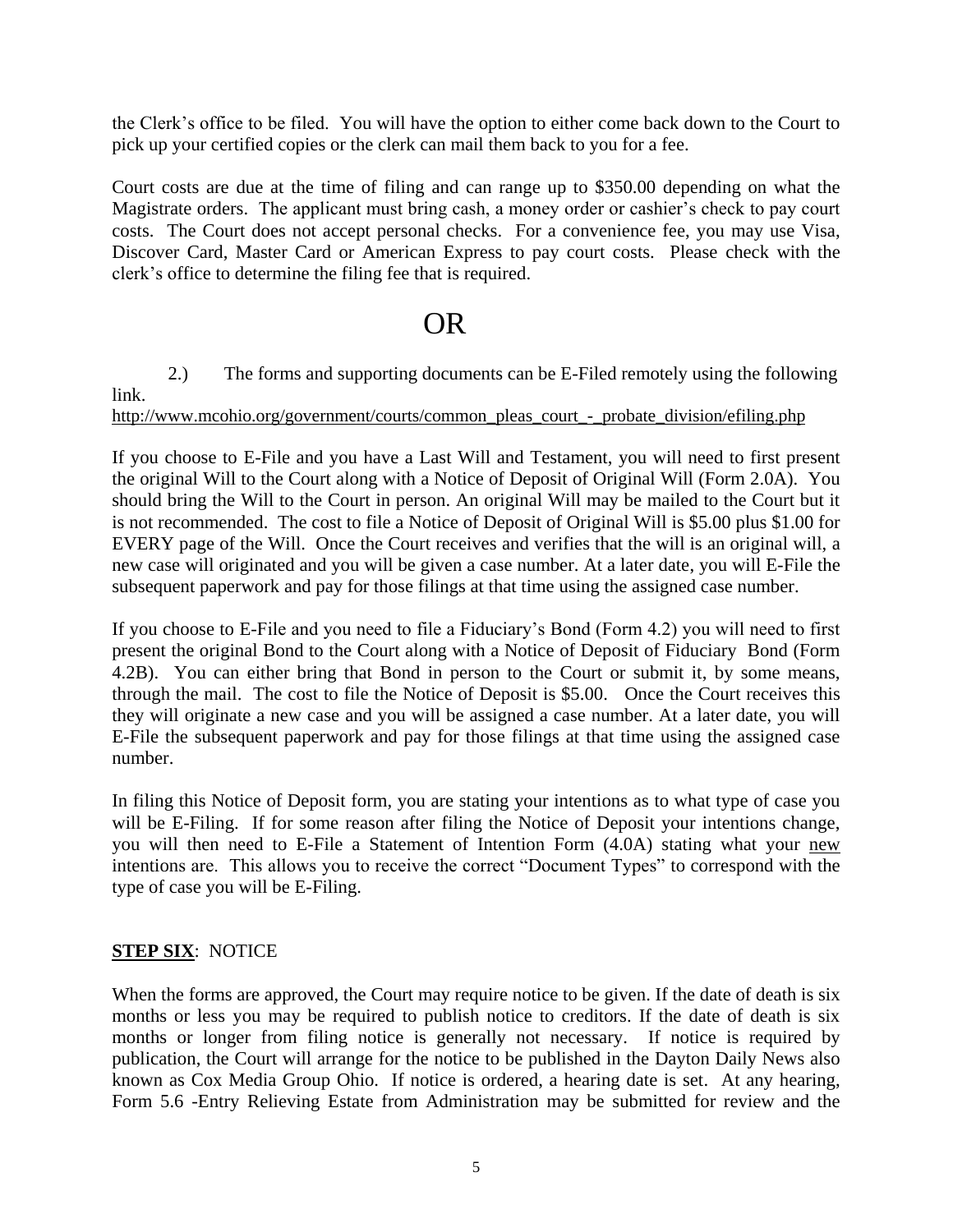Judge's approval. The Court may dispense with notice and proceed to issue the Entry Relieving the Estate from Administration.

Once the Entry Relieving the Estate from Administration is approved, it should be filed at the clerk's counter. You will need a certified copy to transfer or to receive any assets.

If the decedent received Medicaid benefits notice is required to be served by the Applicant by completing Form 7.0A and serving the Form on the Administrator of Medicaid Estate Recovery Program and completing and filing a Form 7.0 with the Court.

#### **STEP SEVEN**: APPOINTMENT OF A COMMISSIONER

It may be necessary to appoint a Commissioner to receive the assets, to pay debts and to distribute any remaining assets. The Commissioner must be a resident of this State unless the person is nominated as an Executor in the decedent's will or is the sole person to inherit the assets and there are no outstanding debts.

The Commissioner will need to be bonded unless the Commissioner is nominated as Executor in the decedent's will or the Commissioner is the sole person to inherit the assets and there are no outstanding debts. An attorney, licensed to practice in Ohio, is not required to post a bond to serve as Commissioner. If a fiduciary bond is required, Form 4.2- Fiduciary Bond, must be completed and signed by both the person serving as Commissioner and an agent for the bonding company. All interested person may also sign a form provided by the Court to waive the bond requirement.

#### **STEP EIGHT:** WHEN THERE IS REAL ESTATE

If there is real estate, you must correct the real estate records to reflect the proper owner of the real estate due to the person's death. Take the certified copy of the Certificate of Transfer issued by this Court to the Auditor's Office and Recorder's Office in the County where the real estate is located. In Montgomery County, the Auditor's Office is located on the Third Floor of the Montgomery County Administration Building, 333 W. Third Street, Dayton, Ohio. The Recorder's Office is located on the Fifth Floor of the Montgomery County Administration Building. There will be additional costs to pay and forms to complete at the Auditor and/or Recorder offices.

#### **STEP NINE**: COMMISSIONER REPORT

A Report Form may be ordered to be filed within sixty days to verify that the assets have been received by the Commissioner and distributed as ordered by the Court. Receipts, not invoices, are required to verify all disbursements.

Ohio Estate Tax forms may be required to be filed in some cases. If the applicant has questions about the need to file Ohio Estate Tax Forms, they should contact the Ohio Department of Taxation at 1-800-977-7711.